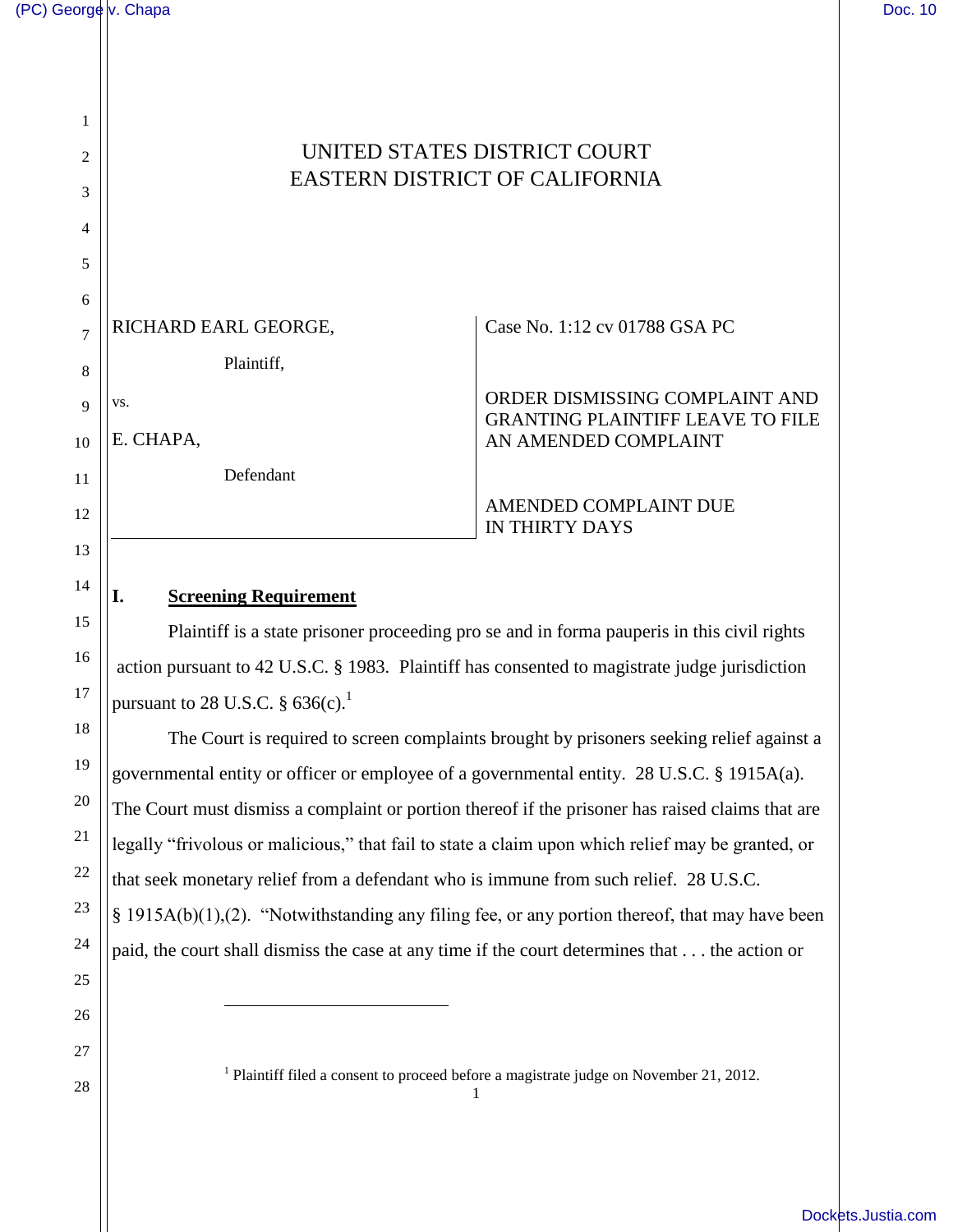appeal . . . fails to state a claim upon which relief may be granted." 28 U.S.C. §  $1915(e)(2)(B)(ii)$ .

"Rule 8(a)'s simplified pleading standard applies to all civil actions, with limited exceptions," none of which applies to section 1983 actions. Swierkiewicz v. Sorema N. A., 534 U.S. 506, 512 (2002); Fed. R. Civ. P. 8(a). Pursuant to Rule 8(a), a complaint must contain "a short and plain statement of the claim showing that the pleader is entitled to relief . . . ." Fed. R. Civ. P. 8(a). "Such a statement must simply give the defendant fair notice of what the plaintiff's claim is and the grounds upon which it rests." Swierkiewicz, 534 U.S. at 512. However, "the liberal pleading standard . . . applies only to a plaintiff's factual allegations." Neitze v. Williams, 490 U.S. 319, 330 n.9 (1989). "[A] liberal interpretation of a civil rights complaint may not supply essential elements of the claim that were not initially pled." Bruns v. Nat'l Credit Union Admin., 122 F.3d 1251, 1257 (9th Cir. 1997) (quoting Ivey v. Bd. of Regents, 673 F.2d 266, 268 (9th Cir. 1982)).

## **II. Plaintiff's Claims**

Plaintiff, an inmate in the custody of the California Department of Corrections and Rehabilitation (CDCR) at the RJ Donovan Correctional Facility, brings this action against Defendant Correctional Officer C. Chapa, an employee of the CDCR at North Kern State Prison in Delano, where the events at issue occurred.

Plaintiff's statement of claim consists of a rambling narrative, asserting generalized allegations of staff misconduct. The only specific conduct charged to Defendant is that he denied Plaintiff a shower on March 28, 2012, because Plaintiff was hearing impaired.

#### **A. Eighth Amendment**

To constitute cruel and unusual punishment in violation of the Eighth Amendment, prison conditions must involve "the wanton and unnecessary infliction of pain . . ." Rhodes v. Chapman, 452 U.S. 337, 347 (1981). Although prison conditions may be restrictive and harsh, prison officials must provide prisoners with food, clothing, shelter, sanitation, medical care, and personal safety. Id.; Toussaint v. McCarthy, 801 F.2d 1080, 1107 ( $9<sup>th</sup>$  Cir. 1986); Hoptowit v.

1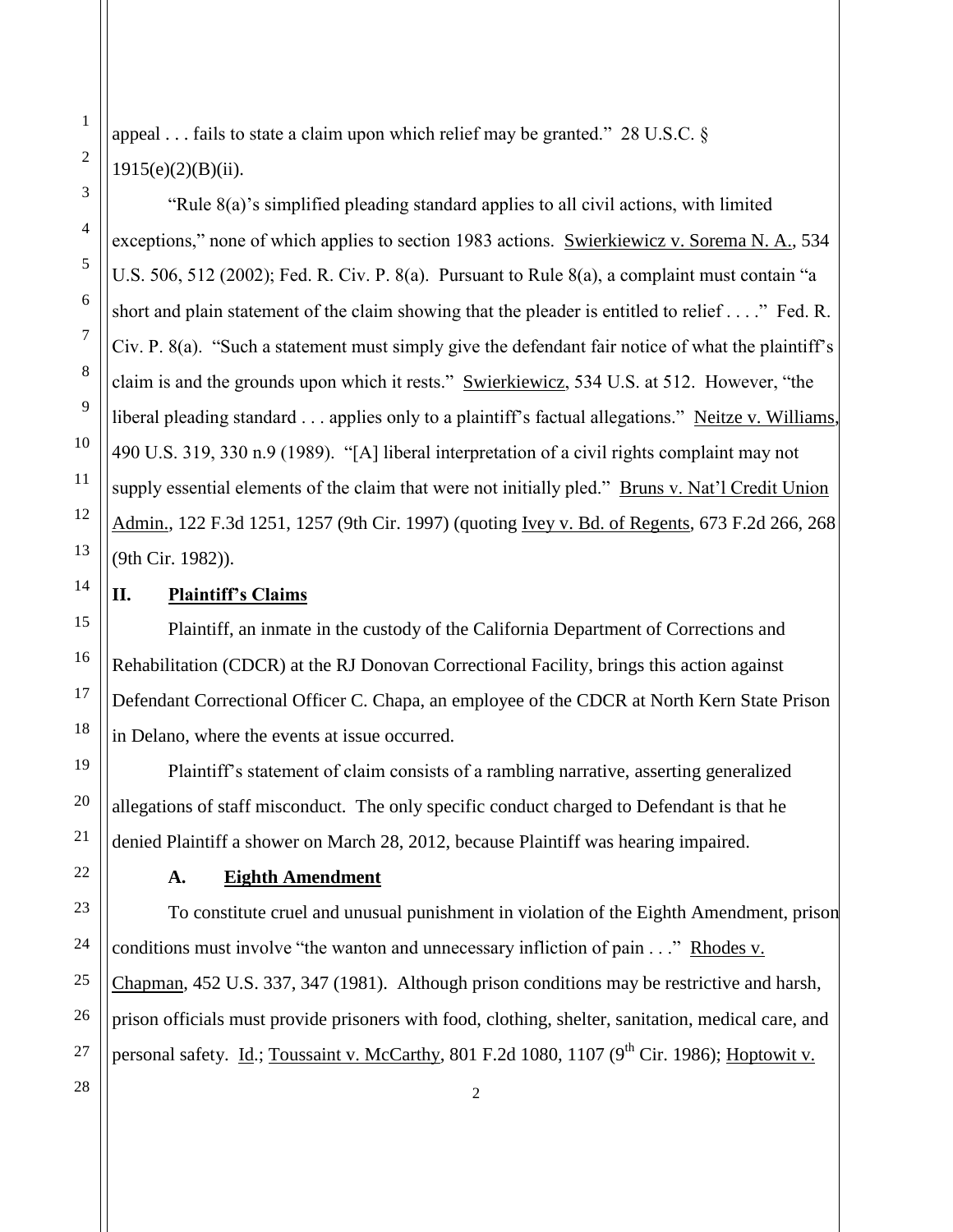Ray, 682 F.2d 1237, 1246 ( $9<sup>th</sup>$  Cir. 1982). Where a prisoner alleges injuries stemming from unsafe conditions of confinement, prison officials may be held liable only if they acted with "deliberate indifference to a substantial risk of serious harm." Frost v. Agnos, 152 F.3d 1124, 1128 ( $9^{th}$  Cir. 1998).

The deliberate indifference standard involves an objective and a subjective prong. First, the alleged deprivation must be, in objective terms, "sufficiently serious . . . ." Farmer v. Brennan, 511 U.S. 825, 834 (1994)(citing Wilson v. Seiter, 501 U.S. 294, 298 (1991)). Second, the prison official must "know of and disregard an excessive risk to inmate health or safety . . . .Farmer, 511 U.S. at 837. Thus, a prison official may be held liable under the Eighth Amendment for denying humane conditions of confinement only if he knows that inmates face a substantial risk of harm and disregards that risk by failing to take reasonable measures to abate it. Id. at 837-45. Prison officials may avoid liability by presenting evidence that they lacked knowledge of the risk, or by presenting evidence of a reasonable, albeit unsuccessful, response to the risk. Id. at 844-45. Mere negligence on the part of prison official is not sufficient to establish liability, but rather, the official's conduct must have been wanton. Id. at 835; Frost, 152 F.3d at 1128.

Here, the Court finds Plaintiff's allegations to be vague. Plaintiff sets forth generalized allegations regarding the conditions of his confinement. The only specific allegation regarding Defendant's conduct is that, on one occasion, he denied Plaintiff a shower. Such an allegation falls far short of deliberate indifference. To state a claim under section 1983, a plaintiff must allege that (1) the defendant acted under color of state law and (2) the defendant deprived him of rights secured by the Constitution or federal law. Long v. County of Los Angeles, 442 F.3d 1178, 1185 (9th Cir. 2006). "A person deprives another of a constitutional right, where that person 'does an affirmative act, participates in another's affirmative acts, or omits to perform an act which [that person] is legally required to do that causes the deprivation of which complaint is made.'" Hydrick v. Hunter, 500 F.3d 978, 988 (9th Cir. 2007) (quoting Johnson v. Duffy, 588 F.2d 740, 743 (9th Cir. 1978)). "[T]he 'requisite causal connection can be established not only

 $\begin{array}{|c|c|c|c|c|}\n\hline\n3 & 3 \\
\hline\n\end{array}$ 

1

2

3

4

5

6

7

8

9

10

11

12

13

14

15

16

17

18

19

20

21

22

23

24

25

26

27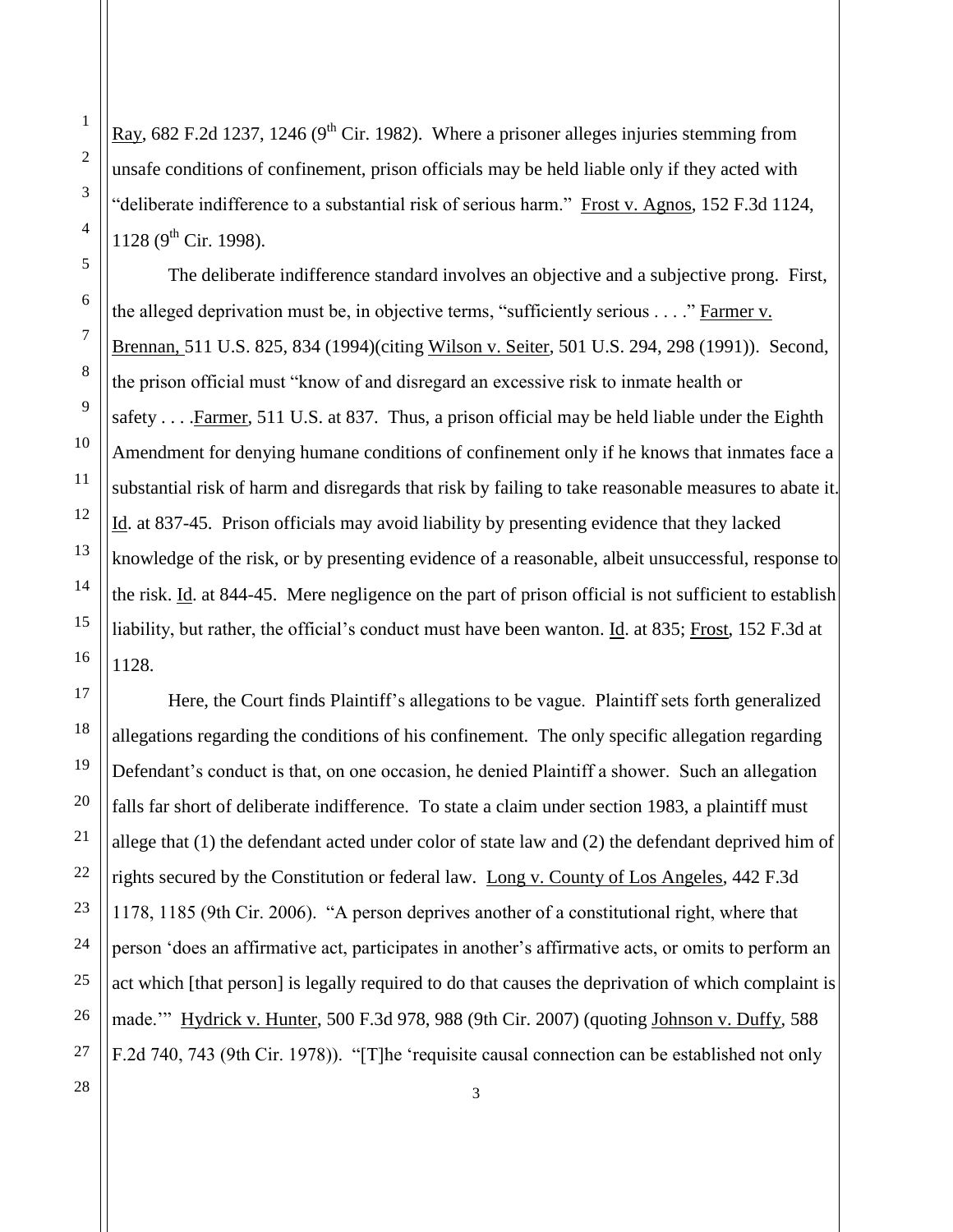by some kind of direct, personal participation in the deprivation, but also by setting in motion a series of acts by others which the actor knows or reasonably should know would cause others to inflict the constitutional injury." Id. (quoting Johnson at 743-44). Plaintiff must allege facts indicating that Defendant was aware of a specific harm to Plaintiff, and acted with deliberate indifference to that harm. Plaintiff has failed to do so here. The complaint should therefore be dismissed. Plaintiff will, however, be granted leave to file an amended complaint.

Plaintiff need not, however, set forth legal arguments in support of his claims. In order to hold an individual defendant liable, Plaintiff must name the individual defendant, describe where that defendant is employed and in what capacity, and explain how that defendant acted under color of state law. Plaintiff should state clearly, in his or her own words, what happened. Plaintiff must describe what each defendant, *by name*, did to violate the particular right described by Plaintiff. Plaintiff has failed to do so here.

### **III. Conclusion and Order**

The Court has screened Plaintiff's complaint and finds that it does not state any claims Upon which relief may be granted under section 1983. The Court will provide Plaintiff with the opportunity to file an amended complaint curing the deficiencies identified by the Court in this order. Noll v. Carlson, 809 F.2d 1446, 1448-49 (9th Cir. 1987). Plaintiff is cautioned that he may not change the nature of this suit by adding new, unrelated claims in his amended complaint. George, 507 F.3d at 607 (no "buckshot" complaints).

Plaintiff's amended complaint should be brief, Fed. R. Civ. P. 8(a), but must state what each named defendant did that led to the deprivation of Plaintiff's constitutional or other federal rights, Hydrick, 500 F.3d at 987-88. Although accepted as true, the "[f]actual allegations must be [sufficient] to raise a right to relief above the speculative level . . . ." Bell Atlantic Corp. v. Twombly, 550 U.S. 544, 554 (2007) (citations omitted).

Finally, Plaintiff is advised that an amended complaint supercedes the original complaint, Forsyth v. Humana, Inc., 114 F.3d 1467, 1474 (9th Cir. 1997); King v. Atiyeh, 814 F.2d 565, 567 (9th Cir. 1987), and must be "complete in itself without reference to the prior or superceded

1

2